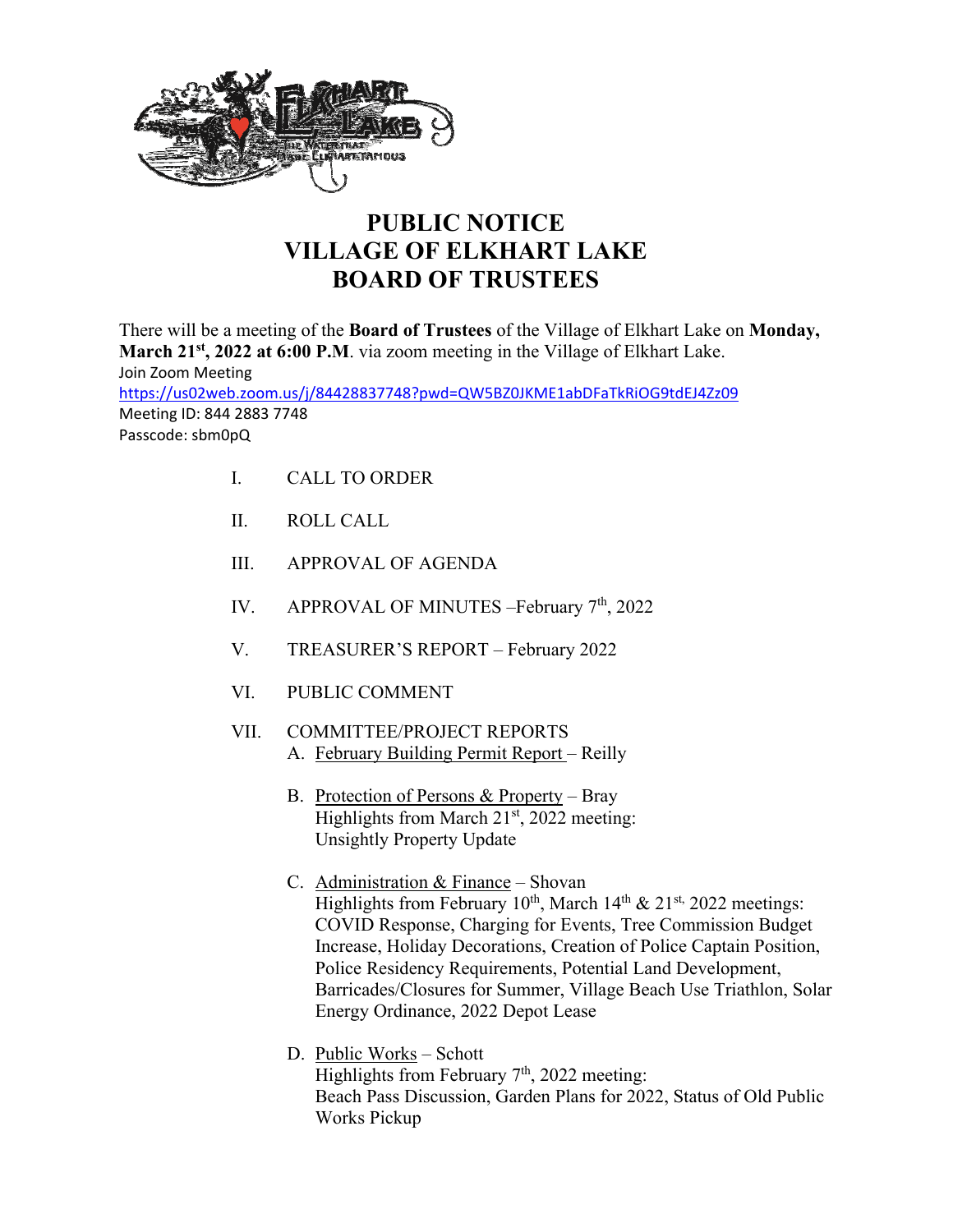- E. Northern Moraine Utility Commission Schott Minutes – January  $10^{th}$  & February  $14^{th}$ , 2022 Highlights – February  $14<sup>th</sup>$  & March  $14<sup>th</sup>$ , 2022 meetings: Aeration Project, 2021 Financial Report, Capital Assets, LGIP
- F. Tree Commission Schott Minutes – February  $4<sup>th</sup>$ , 2022 Highlights – March  $4<sup>th</sup>$ , 2022 meeting: Arbor Day Celebration, Tree Maintenance Plan 2022, Roots Grant, Webpage & Depot Dispatch Articles
- G. Tourism Knowles Minutes – January  $20^{th}$  & February  $24^{th}$ ,  $2022$ Highlights – February 24<sup>th</sup>, March  $3^{rd}$ ,  $4^{th}$ , &  $10^{th}$ , 2022 meetings: Winter Events, Elkhart Lake Wedding Showcase, Commission Seat, Elktoberfest, Destination Assessment Proposals, Events, Tourism Survey Questions
- H. Library Knowles Minutes – January  $10^{th}$  & February  $14^{th}$ , 2022 Highlights – February 14<sup>th</sup> & March 14<sup>th</sup>, 2022 meetings: Annual Report, Review of Memorial Funds & Gift Police, COVID Update, Review of Volunteer Policy
- I. Planning Commission –Reilly  $\overline{\text{Minutes}} - \text{January } 5^{\text{th}}$ , 2022 Highlights – February 9<sup>th</sup> & March 9<sup>th</sup>, 2022 meetings: Patios in Front Yard Discussion, Plan Review – Deck Construction 277 Poets Cove, Sign Permit – Throttlestop, Rezoning Request  $\&$ CUP Request - 402 Gottfried
- J. Public Hearing Sadiq Highlights – March 21, 2022 meeting: Conditional Use Permit – Fence – Suprick – 546 Point Elkhart Dr. & Shoreland Ordinance Revisions
- K. President's Report Sadiq
- VIII. UNFINISHED BUSINESS A. Ratify February 2022 Bills
	- B. COVID Policies Update
	- C. Ordinance 649 Amending Section 16.12(2)-Clarifying the prohibition of UTVS, ATVS, Golf Carts – Second Reading
- IX. NEW BUSINESS
	- A. Suprick Fence Conditional Use Permit 546 Point Elkhart Drive